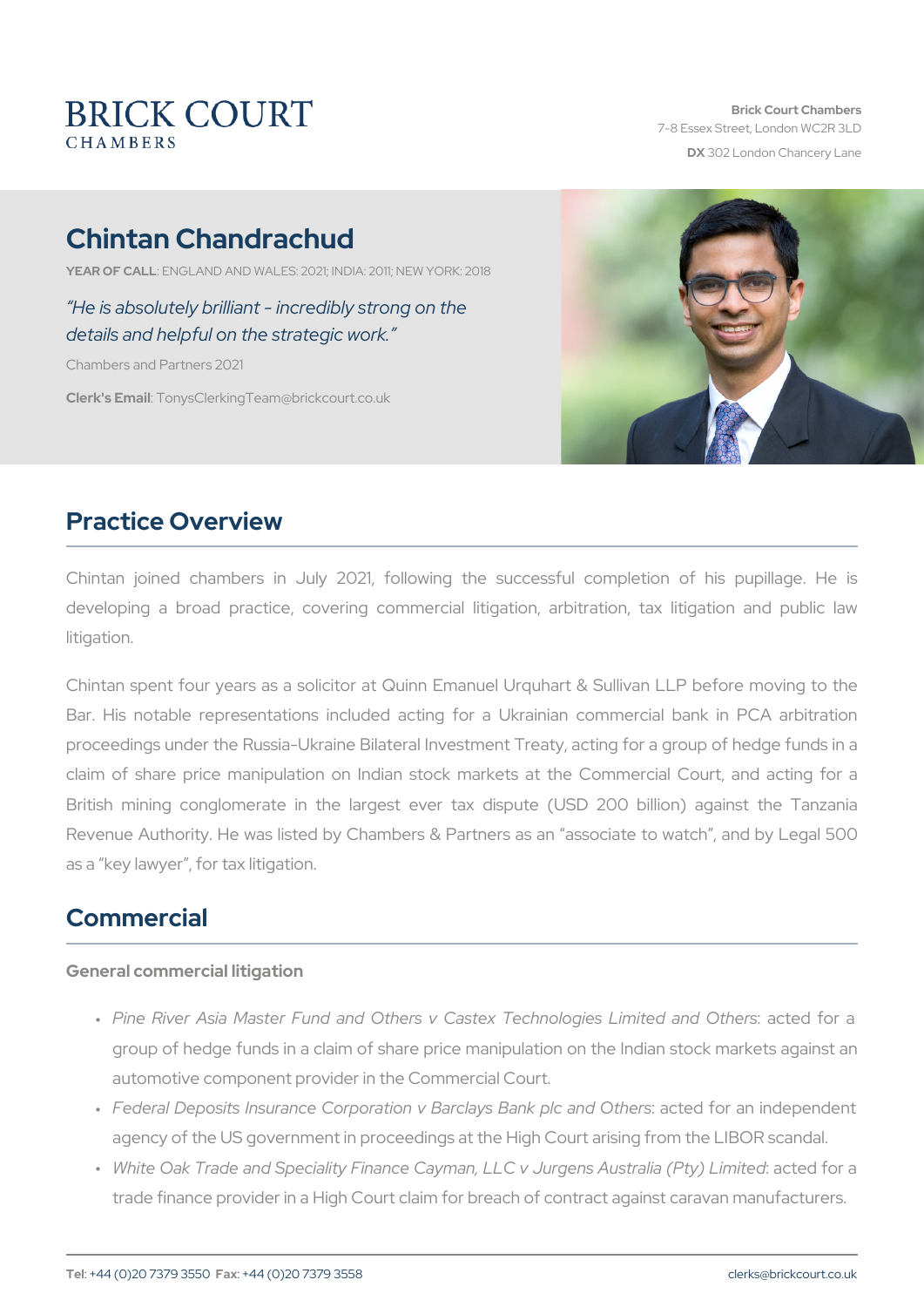- " Ezra Marwa Wambura and Others v BarrickacTeZd Lfiormitæd Candd Datrh conglomerate in tort claims brought by a group of claimants at the
- " Federal Republic of Nigeriaa vclalinPh balloleggainng breach of the Quince arising out of the corrupt grant of an oil licence for an off assisting Richard Blakeley).
- " Republic of Mozambique :v cDariendsit inSuibsrsibery, unlawful means dishonest assistance arising from sovereign guarantees given ove (as a pupil, assisting Richard Blakeley).

Tax litigation

- " A cacia Mining plc and Others v TanzaandavisReedveanuBeriAinsthhomriintying co in over 150 tax disputes (involving CIT, VAT, PAYE and cus Revenue Authority in courts and tribunals in the Republic of Tan: dispute in history at the time (USD 200 billion).
- " Norquil Limited: vacHtMcRCfor a British real estate group in proceedi First Tier Tribunal (Tax Chamber).
- " Advised the CEO of a hedge fund in settlement discussions with H
- " Advised a bed and mattress retailer and manufacturer in relatic VAT with HMRC.
- " Advised an investment management firm based in London in settler
- " Advised a trust company based in Jersey in settlement discussions
- " Advised a telecom conglomerate in relation to a potential dis Authority.
- " Advised an industry body in settlement negotiations with F Accounting Officer regime.

#### Arbitration

- " JSC CB PrivatBank v The RPuGsAia6CasFeedblroatio2n0,15-21: acted f commercial bank in PCA arbitration proceedings under the Rus Treaty.
- AngloGold Ashanti (Ghana) Limited v Republic of Ghana , ICSID Case No. ARB/16/15: acted for a " South African mining conglomerate in a claim for breach proceedings against the Republic of Ghana.
- " A cacia Mining plc and Others v LRGelpAubCliacseofN TolanUz bulni7a3,687: advis mining conglomerate on the tax related aspects of LCIA arb Republic of Tanzania.
- " Acted for a telecom infrastructure provider in a claim for arbitration proceedings against an investor.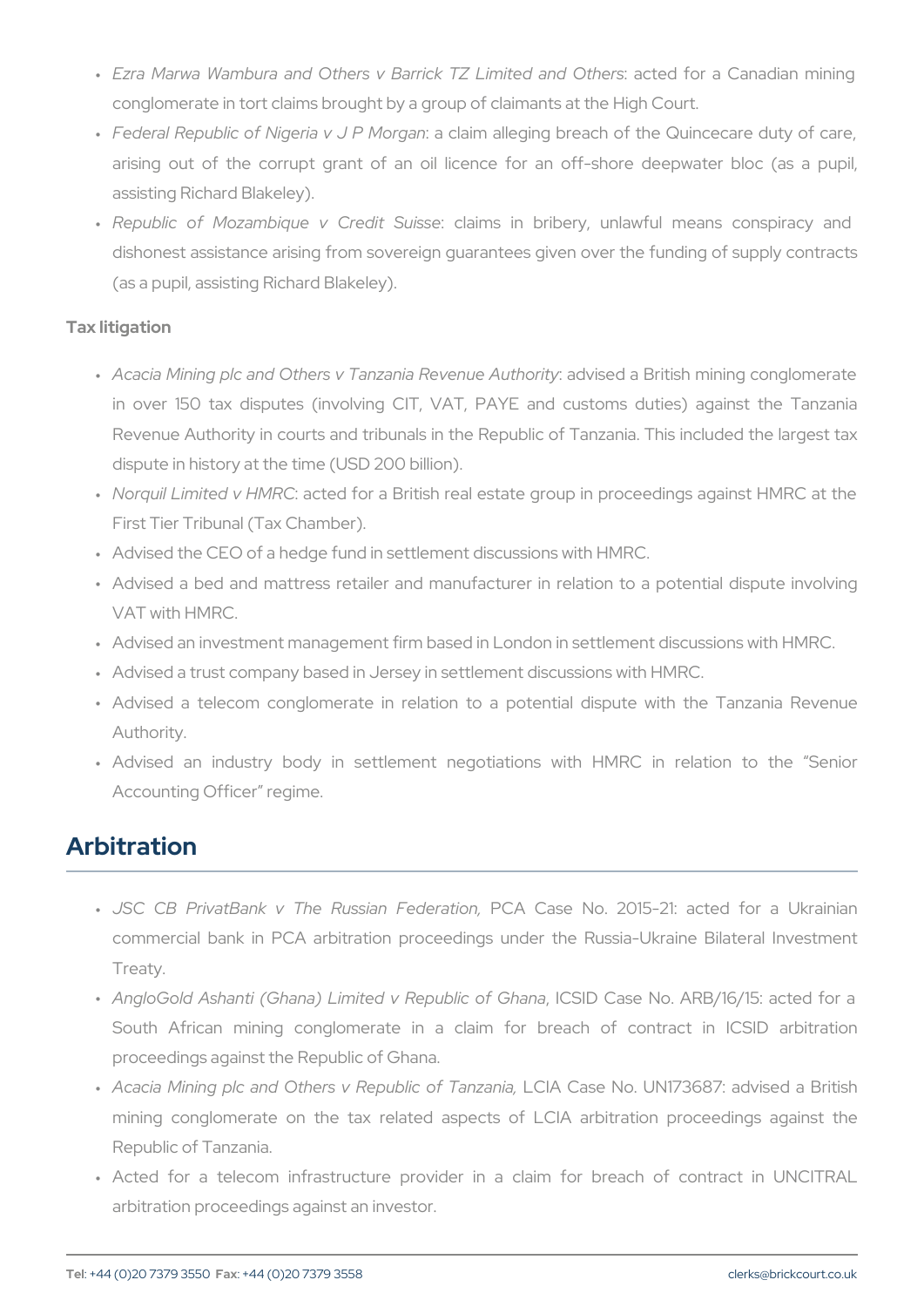" Advised an American investment company in relation to the Englis dispute in ICC arbitration proceedings.

## Public Law

- " Siddiqui v S (i **C o**urt of Appeal): defending a claim for child mainten that the relevant statutory scheme is discriminatory and violates Convention on Human Rights (as a pupil, assisting Jennifer MacLe
- " AZY and ors v DPHPig**a**ndCoouns): a Human Rights Act damages grooming gangs in Rochdale regarding their treatment by the assisting Jennifer MacLeod).
- " Inquest into the death of Jake and Chloe Ford (North East Kent inquest into the death of young twins killed by their mother, or assisting Jennifer MacLeod).

## International/EU

" Aboca and Others v Europeaann Caoprphicsastion for annulment of Commis Regulation (EU) No 2021/468 (adding botanical species containing to Annex III of Regulation (EC) No 1925/2006 of 20 December 2006 and minerals and of certain other substances to foods) filed at the Union (as a pupil, assisting David Scannell QC).

# EDUCATION & QUALIFICATIONS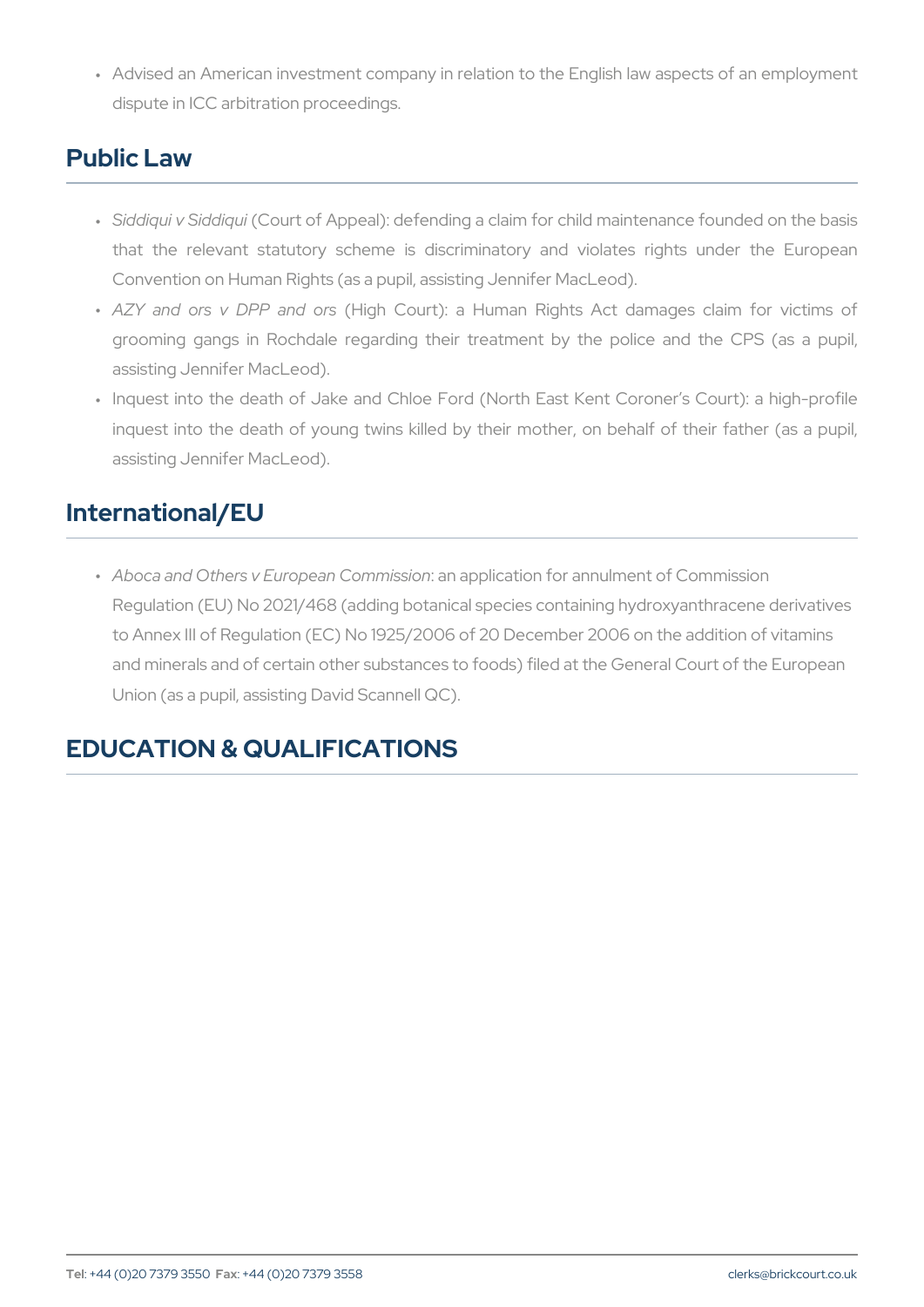Professional experience Associate, Quinn Emanuel Urquhart & Sullivan LLP (2016-20) Constitutional law lecturer at Christ Church, Oxford (2017) and St Cat Education PhD: Sidney Sussex College, University of Cambridge LLM: Yale Law School MPhil: St Catherine s College, University of Oxford BCL: St Catherine s College, University of Oxford BLS, LLB: Government Law College, University of Mumbai Scholarships and prizes Cambridge: Judge Evan Lewis-Thomas Law Studentship, Modern Law R Oxford: St Catherine s College Light Senior Scholar, Law Faculty Narotam Sekhsaria Foundation Scholar, Hirani Foundation S Foundation Scholar, Lotus Trust Scholar.

Mumbai: Yashwant Dalal trophy for the most outstanding all round student

# PUBLICATIONS

Books

- " Balanced Constitutionalism: Courts and Legislatures OrU Pn @ Dal And the United Stated Kingdom and the United Kingdom B
- " The Cases that  $\ln \frac{d}{d}$  a grammatut 2019).

Selected articles, notes and book reviews

- " The Kashmir Internet Restrictions: India s Supreme Court Swaps Public Law 793 .
- " Review of The Constitution of India: A Contextual Analysis Public Law 431.
- " Anti-Corruption by Fiat: Structural Injunctions and Public Intere of India  $(2808)$  of Review 170
- " Twenty years of the Arbitration Act 1996: Bhatia Tr**ianesmeationneal** Dispute Managemen(wiltohu Sna Petit, J. Meeran).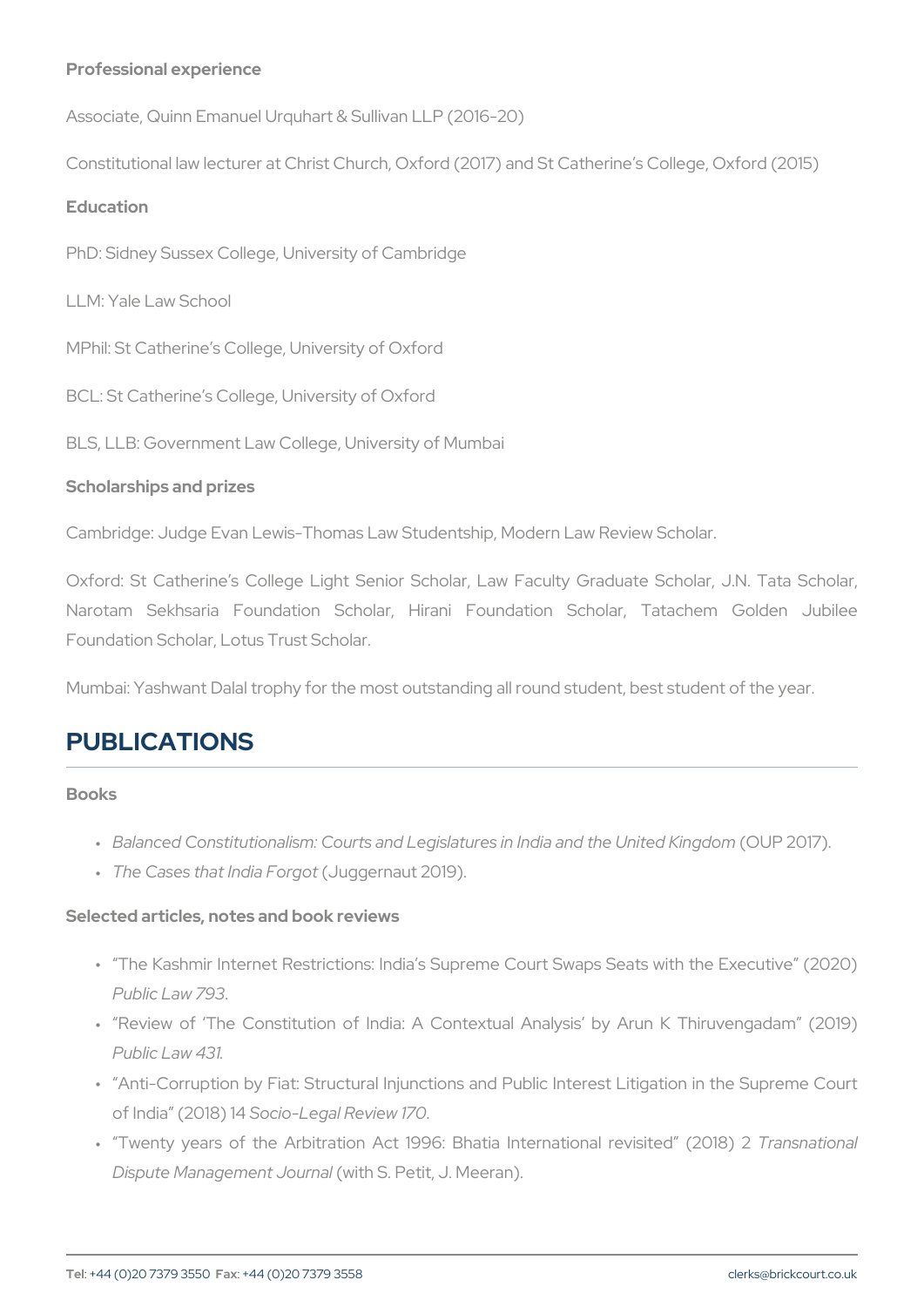- " Nehru, Non-Judicial Review and Constitutli**odiaal**n D**.Lemuoronal c** Constitutional & Administrative Law 45 .
- " Review of Unstable Constitutionalism Law and nPt**er**intaic isoninal S.bouut **r** of Constitutional (wawh F90J. Yap).
- " The implications of the Double Taxation  $\square$ LioresicstNo-eexisn(Qivhit& PLU  $\square$ Fichardt).
- " A new era of international tax disputFeisna**acideranWordmilanotividam**be L.( Fichardt).
- " The new Directive on tax dispute resoTuatxionJoumrencahla(wii3s1m̃4sL. Fichardt).
- " ReMaking We the Peoplame 20dan Sournal of Comparative Law 217
- " Proportionality, Judicial Reasoning, and the IAAdmitahDi**Scopimeinmeati**on Law Review 87
- " Measuring Constitutional Case Salience in the Indowiana Supfrelmobia Law & Society 42
- " 800 Years of the Magna Carta: The Magna Carta and the Ma (2015) National Human Rights Commission Journal 3
- " Declarations of Unconstitutionality in India and the UK: Response (22 @ dr5g) ia Journal of International and Comparative Law 3
- " Reconfiguring the discourse on political responses to deRuabmlantion  $Law$  6.24

Selected book chapters

- " Structural Injunctions and Public Interest Litig&toi**nstitutional** Remedies in RA bassitatied ge 2019)
- " Constitutional Falsehoods: The Fourth Judges Case and the Basic Albert, B. Odan (Ledsonstitutional Constitution? Unamendal Democracies ringer 2018).
- " The (Fictitious) Doctrine of Substantive Legitimate Expectations  $(\text{ed } \text{L})$ egitimate Expectations in the  $\mathbb C$ bammto $2$ n0  $\text{L@}$ )w World
- " Rights-Based Constitutional Review in the United Kingdom: From Paris ( $\mathbb{R}$ dg) hts-Based Constitutional REedweaw din ElEguaro  $\beta$  016) (with A. K
- " Constitutional Interpretation in S. Choudhry,ThMe. 6Xiboosrloa,HPanoBo.o of the Indian Constitution 6).
- " International Humanitarian Law in Indian Courts: Application, No Jinks, J. Maogoto, S. SAplpolmion (lends) national Humanitarian Law in Judicial Bodies: International and MDC mAesssteic PL as  $(2014)$ .